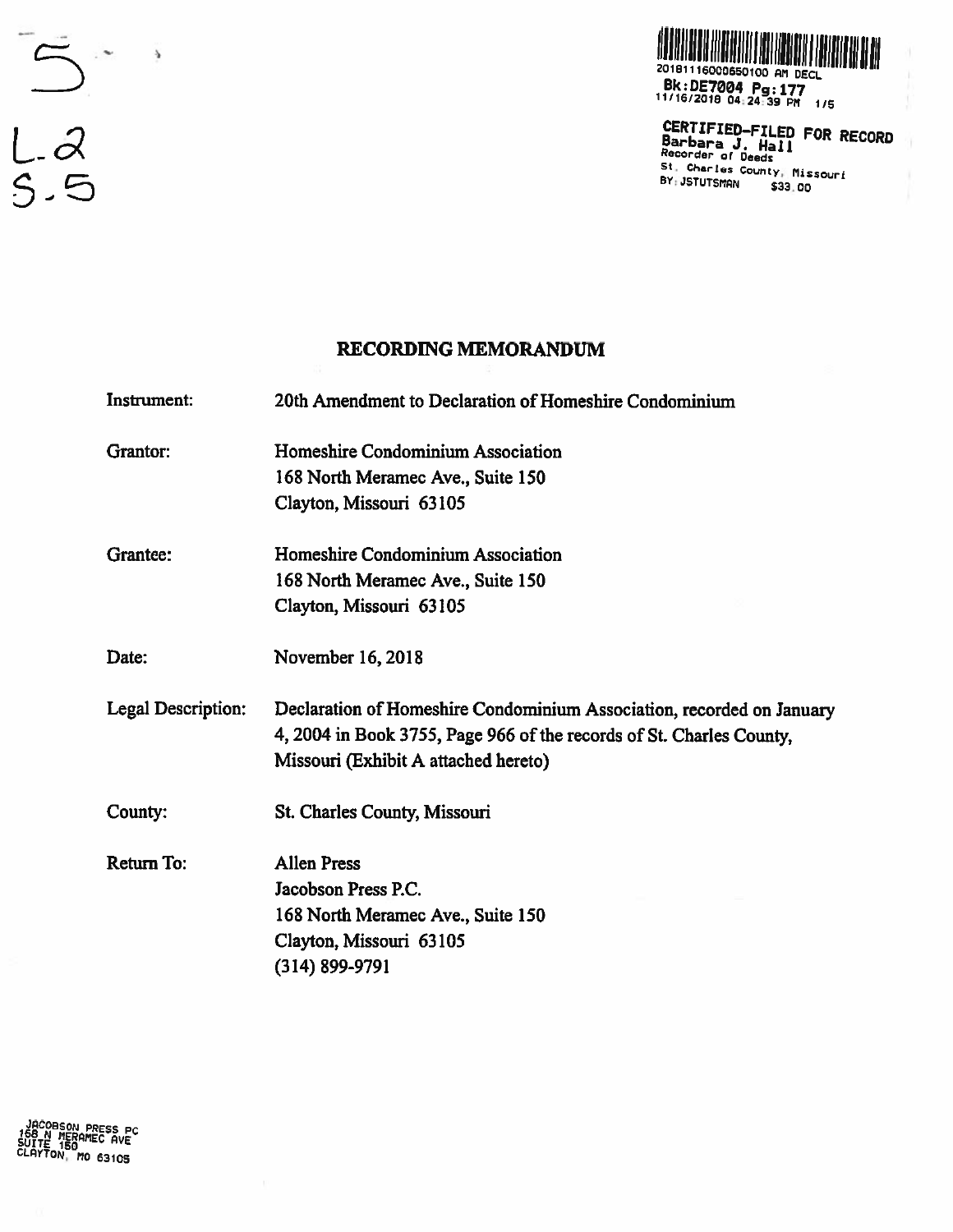

# EXHIBIT A HOMESHIRE CONDOMINIUM LEGAL DESCRIPTION

Ϋ.

<sup>A</sup> tract of land being in Fractional Section 29, Township 47 North, Range <sup>2</sup> East of the Fifth Principal Meridian, St. Charles County, Missouri, and being more particularly described as follows:

Beginning at the Northwest corner of Parcel One conveyed to Oakley Lane L.L.C. as recorded in Deed Book 2958, Page 774, said corner also being the Southwest corner of property conveyed to Roy R. and Madonna I. Thoele, as recorded in Deed Book 1025, Page <sup>676</sup> of St. Charles County Records, thence South 86 degrees <sup>17</sup> minutes <sup>22</sup> seconds East 900.50 feet to the Southeast property corner of Lot 3 of Schmucker Subdivision Block Two <sup>a</sup> subdivision according to the <sup>p</sup>lat recorded in Plat Book 5, page 15 of said records; thence South 00 degrees 33 minutes 10 seconds East 380.77 feet; thence South 89 degrees 31 minutes 00 seconds West 896.63 feet; thence along the East line of Oakley Lane (50 foot wide, private drive), North 00 degrees 43 minutes 48 seconds West 446.62 feet to the POINT OF BEGINNING, containing 8.521 acres, more or less as per survey by Bax Engineering during April, 2002.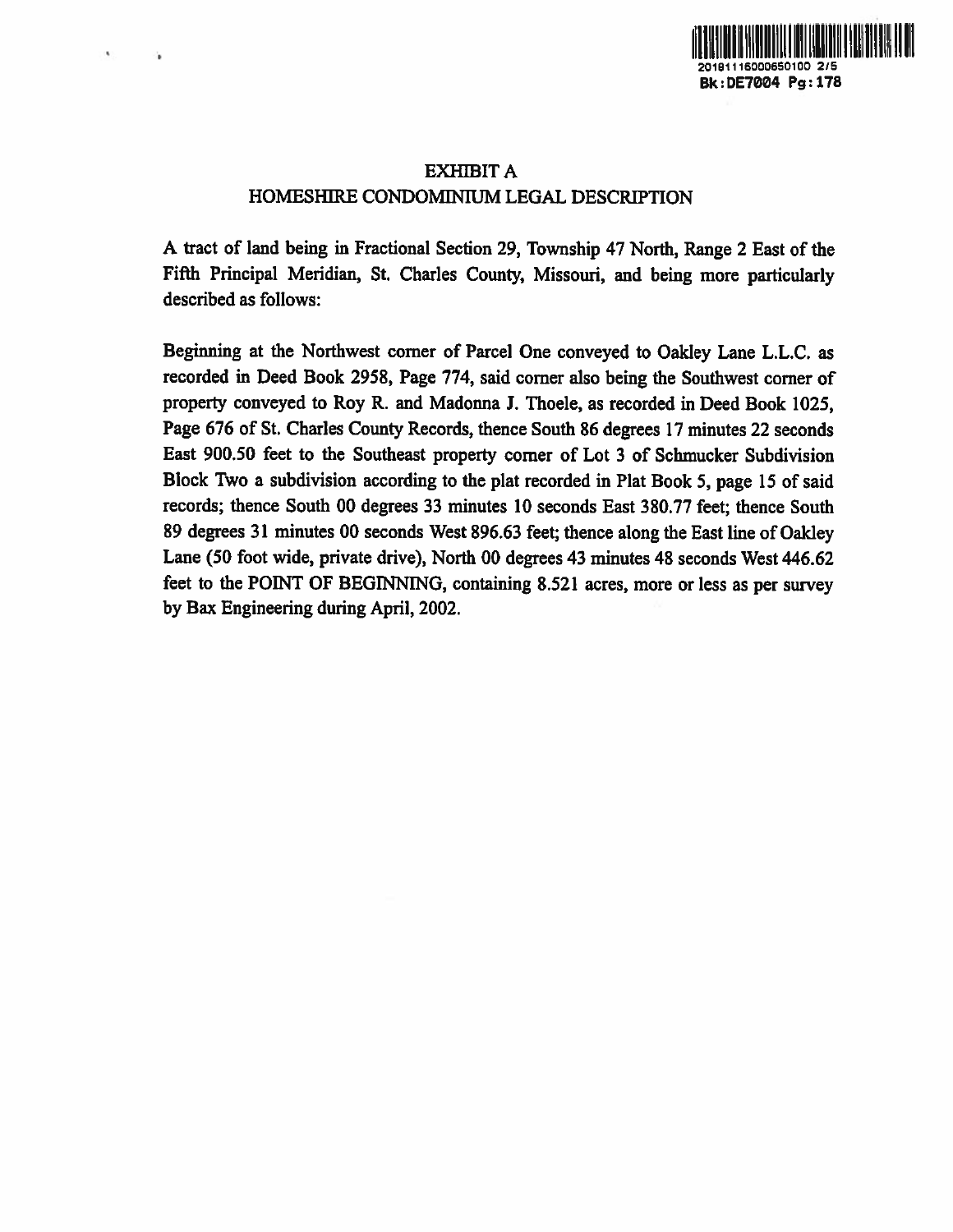

# TWENTIETH AMENDMENT TO DECLARATION OF HOMESHIRE CONDOMINIUM

 $\bullet$ 

THIS TWENTIETH AMENDMENT TO DECLARATION OF HOMESHIRE CONDOMINIUM ("Amendment") is made as of the  $\frac{24\pi}{3}$  day of  $\frac{5}{20}$  and  $\frac{1}{20}$ , 2018. by Homeshire Condominium Association, Inc., (Grantor and Grantee for indexing purposes only, hereinafter referred to as the "Association").

### **RECITALS**

WHEREAS, Homeshire Condominium has been created subject to the Missouri Uniform Condominium Act, Sections 448.1-101, et seq., RSMo, by virtue of the Declaration of Homeshire Condominium, as recorded on January 4, 2004 in Book 3755, Page 966 of the records of St. Charles County, Missouri as amended (collectively, the "Declaration") subjecting the real estate described therein to the terms and conditions set forth in the Declaration; and

WHEREAS, the defined terms used herein will have the same meaning as stated in the Declaration; and

WHEREAS, the Association is authorized to amend the Declaration as provided under Section 14.1 of the Declaration "with or without <sup>a</sup> meeting by vote or agreement of the Owners of Units to which at least sixty-seven percent (67%) of the votes in the Association are allocated;" and

WHEREAS. the Association is authorized to amend the Declaration to impose new restrictions on sales upon the further approval as provided under Section 10.6(b) of the Declaration of "Eligible Mortgagees of first Security Interests of Units to which at least fifty-one percent (51%) of the votes of Units subject to <sup>a</sup> Security Interest appertain;" and

WHEREAS, at least 67% of the Members and 51% of the Eligible Mortgagees approved this Amendment and authorized its recording as affirmed by the signatures attached hereto; and

WHEREAS, this Amendment has been prepared and determined by the Association and the Members and Eligible Mortgagees who have approved this Amendment to be reasonable and not burdensome; and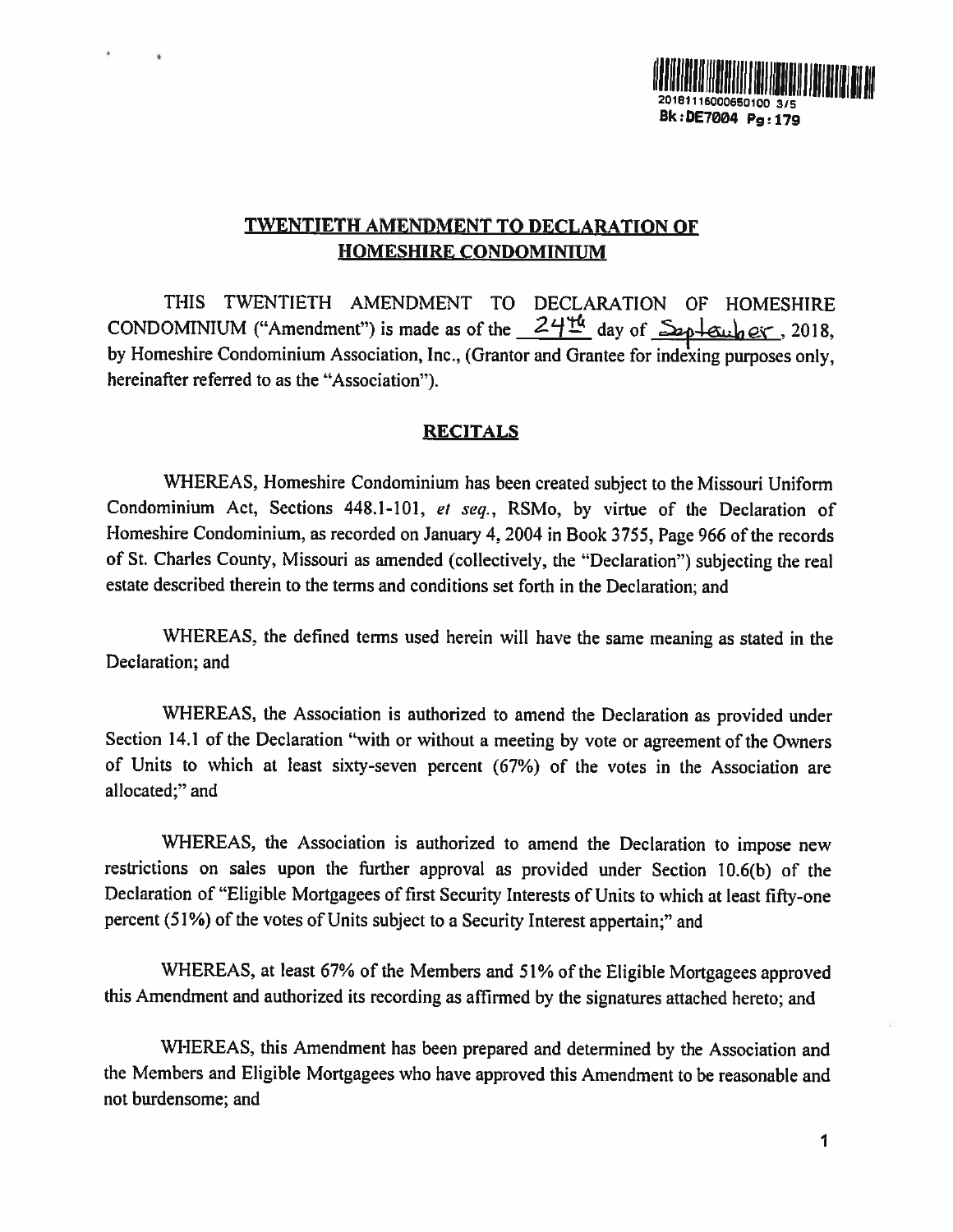

WHEREAS, it is the intent that the terms of this Amendment shall only amend Section 12.13 and all other provisions and/or terms of the Declaration shall be unchanged and remain in full force and effect; and

WHEREAS this Amendment will be deemed effective on the date it is recorded with the St. Charles County Missouri Recorder of Deeds.

NOW THEREFORE, the Board of Directors of the Association has approve<sup>d</sup> the following:

- 1. By this reference, the foregoing Recitals are incorporated into this Amendment as if more fully set forth herein;
- 2. Section 12.13 is hereby amended to read as follows:

12.13 Sale.

 $\bullet$ 

(a) There shall be no right of first refusal in the sale of <sup>a</sup> Unit.

(b) No interest in <sup>a</sup> Unit may be transferred, conveyed or sold on <sup>a</sup> time-share basis.

(c) Any Unit Owner may not sell <sup>a</sup> Unit to any person or entity that would at the time of purchase then be in violation of the restrictions of Sections 12.12(b) and 12.12(c) of the Declaration of Homeshire Condominium as amended by the Nineteenth Amendment.

(d) In the event of any violation of any provision of this Section 12.13, the Association shall be entitled to any appropriate relief and remedies under Missouri law and the Declaration against the Unit Owner and/or tenant, including, but not limited to, termination of the lease and eviction of the tenant, and recovery from the Unit Owner of reasonable damages, attorney's fees and costs incurred by the Association.